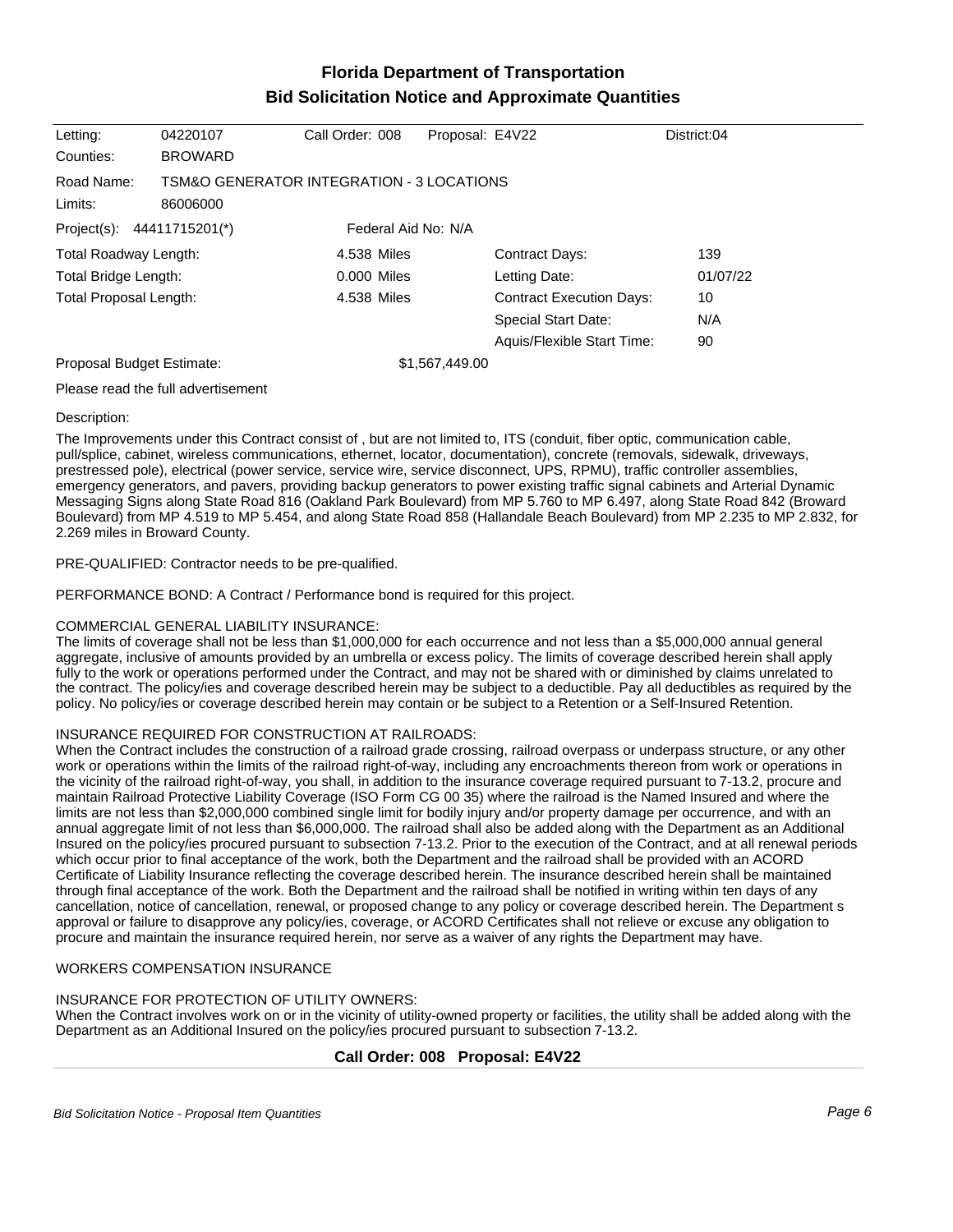## **Call Order: 008 Proposal: E4V22**

| <b>ALT</b><br>Item   | Description                                                                                   | Unit      | Quantity   |
|----------------------|-----------------------------------------------------------------------------------------------|-----------|------------|
| Section 0001 Roadway |                                                                                               |           |            |
| $0101 - 1 -$         | MOBILIZATION (44411715201)                                                                    | <b>LS</b> | 1.000      |
| $0102 - 1 -$         | MAINTENANCE OF TRAFFIC (44411715201)                                                          | <b>LS</b> | 1.000      |
| 0102-60-             | <b>WORK ZONE SIGN</b>                                                                         | ED        | 6,532.000  |
| 0102-74-1            | CHANNELIZING DEVICE- TYPES I, II, DI, VP, DRUM, OR LCD                                        | ED        | 3,080.000  |
| $0102 - 74 - 8$      | CHANNELIZING DEVICE- PEDESTRIAN LCD (LONGITUDINAL<br><b>CHANNELIZING DEVICE)</b>              | <b>FD</b> | 8,244.000  |
| $0102 - 76 -$        | ARROW BOARD / ADVANCE WARNING ARROW PANEL                                                     | <b>ED</b> | 124.000    |
| 0102-99-             | PORTABLE CHANGEABLE MESSAGE SIGN, TEMPORARY                                                   | ED        | 458.000    |
| 0104-18-             | <b>INLET PROTECTION SYSTEM</b>                                                                | EA        | 43.000     |
| $0110 - 4 - 10$      | REMOVAL OF EXISTING CONCRETE                                                                  | SY        | 230.000    |
| 0522-1-              | CONCRETE SIDEWALK AND DRIVEWAYS, 4" THICK                                                     | SY        | 165.000    |
| $0522 - 2$ -         | CONCRETE SIDEWALK AND DRIVEWAYS, 6" THICK                                                     | SY        | 36.000     |
| $0526 - 1 - 2$       | PAVERS, ARCHITECTURAL, SIDEWALK                                                               | SY        | 29.000     |
| 0999-25-             | INITIAL CONTINGENCY AMOUNT, DO NOT BID (44411715201)                                          | LS        | 1.000      |
|                      | Section 0002 Intelligent Transportation System                                                |           |            |
| $0611 - 1 - 1$       | <b>ITSFM SUBSURFACE DOCUMENTATION- PROJECT LENGTH</b>                                         | MI        | 2.269      |
| $0611 - 2 - 2$       | ITSFM LOCATION DOCUMENTATION- ITS SITE                                                        | EA        | 22.000     |
| 0630-2-11            | CONDUIT, FURNISH & INSTALL, OPEN TRENCH                                                       | LF        | 538.000    |
| 0630-2-12            | CONDUIT, FURNISH & INSTALL, DIRECTIONAL BORE                                                  | LF        | 13,821.000 |
| 0630-2-14            | CONDUIT, FURNISH & INSTALL, ABOVEGROUND                                                       | LF        | 826.000    |
| 0630-2-15            | CONDUIT, FURNISH & INSTALL, BRIDGE MOUNT                                                      | LF        | 430.000    |
| 0633-1-111           | FIBER OPTIC CABLE, F&I, OVERHEAD, 2-12 FIBERS                                                 | LF        | 215.000    |
| 0633-1-121           | FIBER OPTIC CABLE, F&I, UNDERGROUND,2-12 FIBERS                                               | LF        | 17,044.000 |
| 0633-2-31            | FIBER OPTIC CONNECTION, INSTALL, SPLICE                                                       | EA        | 160.000    |
| 0633- 3-11           | FIBER OPTIC CONNECTION HARDWARE, F&I, SPLICE ENCLOSURE                                        | EA        | 3.000      |
| 0633- 3-12           | FIBER OPTIC CONNECTION HARDWARE, F&I, SPLICE TRAY                                             | EA        | 14.000     |
| 0633- 3-13           | FIBER OPTIC CONNECTION HARDWARE, F&I, PRETERMINATED<br><b>CONNECTOR ASSEMBLY</b>              | EA        | 108.000    |
| 0633- 3-16           | FIBER OPTIC CONNECTION HARDWARE, F&I, PATCH PANEL- FIELD<br><b>TERMINATED</b>                 | EA        | 9.000      |
| $0633 - 3 - 17$      | FIBER OPTIC CONNECTION HARDWARE, F&I, CONNECTOR PANEL                                         | EА        | 9.000      |
| $0633 - 6 -$         | FIBER OPTIC CABLE LOCATOR                                                                     | DA        | 139.000    |
| 0633-8-1             | MULTI-CONDUCTOR COMMUNICATION CABLE, FURNISH & INSTALL                                        | LF        | 42.000     |
| 0635-2-11            | PULL & SPLICE BOX, F&I, 13" x 24" COVER SIZE                                                  | EA        | 133.000    |
| 0635-2-12            | PULL & SPLICE BOX, F&I, 24" X 36" COVER SIZE                                                  | EA        | 43.000     |
| 0639-1-122           | ELECTRICAL POWER SERVICE, F&I, UNDERGROUND, METER<br>PURCHASED BY CONTRACTOR                  | AS        | 3.000      |
| 0639-2-1             | ELECTRICAL SERVICE WIRE, FURNISH & INSTALL                                                    | LF        | 30,134.000 |
| $0639 - 2 - 6$       | ELECTRICAL SERVICE WIRE, REMOVE                                                               | LF        | 123.000    |
| 0639-3-11            | ELECTRICAL SERVICE DISCONNECT, F&I, POLE MOUNT                                                | EA        | 35.000     |
| 0639- 5-26           | EMERGENCY GENERATOR- PERMANENT, 50 KW, PROJECT 444117-1<br>$52 - 01$                          | EA        | 3.000      |
| 0639-6-1             | ELECTRICAL POWER SERVICE- TRANSFORMER FURNISH & INSTALL                                       | EA        | 24.000     |
| 0639-7-113           | ELECTRICAL POWER SERVICE, F&I, POINT OF USE MANUAL<br>TRANSFER SWITCH, PROJECT 444117-1-52-01 | EA        | 16.000     |
| 0641-2-12            | PRESTRESSED CONCRETE POLE, F&I, TYPE P-II SERVICE POLE                                        | EA        | 28.000     |

Bid Solicitation Notice - Proposal Item Quantities **Page 7** and the set of the set of the set of the set of the set of the set of the set of the set of the set of the set of the set of the set of the set of the set of the